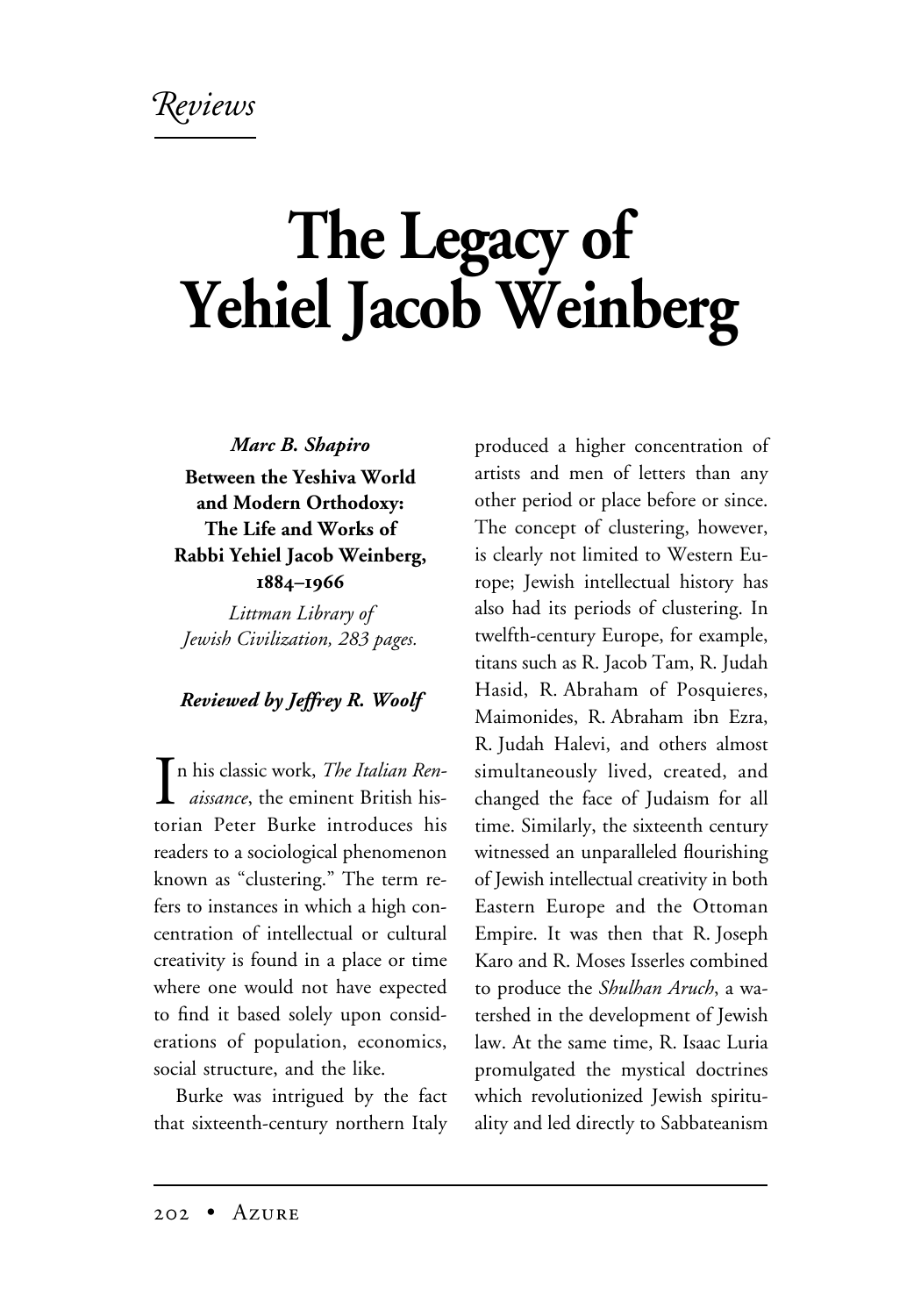and modern Hasidism, and which, according to Gershom Scholem, contributed to the development of other Jewish movements and intellectual trends that prospered in the modern era, among them Zionism.

Less well known, though of critical importance for a sober understanding of contemporary Jewish history and culture, is the instance of "clustering" that occurred in Jewish Lithuania from the middle of the nineteenth century until the Holocaust. During this period, a group of brilliant scholars revolutionized talmudic methodology and created the system of yeshivot, which ultimately established its hegemony in the Jewish communities of Eastern and Central Europe and continues to define the institutions of Orthodoxy to this day. These men and the institutions they established provided a notable portion of the leadership of the Jewish people in the period up to and including the founding of the State of Israel.

It was these scholars who, together with the leaders of Polish and Hungarian Hasidic dynasties, to a large degree determined the responses that Orthodoxy adopted toward Enlightenment, emancipation, Zionism, socialism, anti-Semitism, and all the rest of the ideas, aspirations, and social forces that constituted the challenge of modernity. They set the tone both for the growth and development of

twentieth-century Orthodoxy, and for the criticism leveled against it. Understanding their lives and teachings and the circumstances that influenced them is thus not only of academic interest; rather, it is critical for an intelligent appraisal of the state of contemporary Jewry. These rabbis are still a real presence in Orthodox life, and their ideas still influence how today's Orthodox Jews relate to the wider world—and in many cases, how the wider world relates to them.

Unfortunately, almost no critical biographies of the Lithuanian rabbis have appeared which would present not only their lives but also the intellectual and historical context in which they lived. True, Immanuel Etkes and Hillel Goldberg have presented authoritative studies of the founder of the Musar movement, R. Israel Salanter; and Shaul Stampfer has provided us with an illuminating examination of the institutional history of the major Lithuanian yeshivot. But aside from some scattered monographs in scholarly publications, no full-fledged, nonhagiographic study exists for such major figures as R. Naftali Tzvi Yehuda Berlin (the Netziv), R. Israel Meir Kagan (the Hafetz Haim), R. Meir Simha of Dvinsk, R. Yehiel Michel Epstein of Novhardok, R. Nota Finkel of Slobodka, R. Isaac Elhanan Spector of Kovno, R. Joseph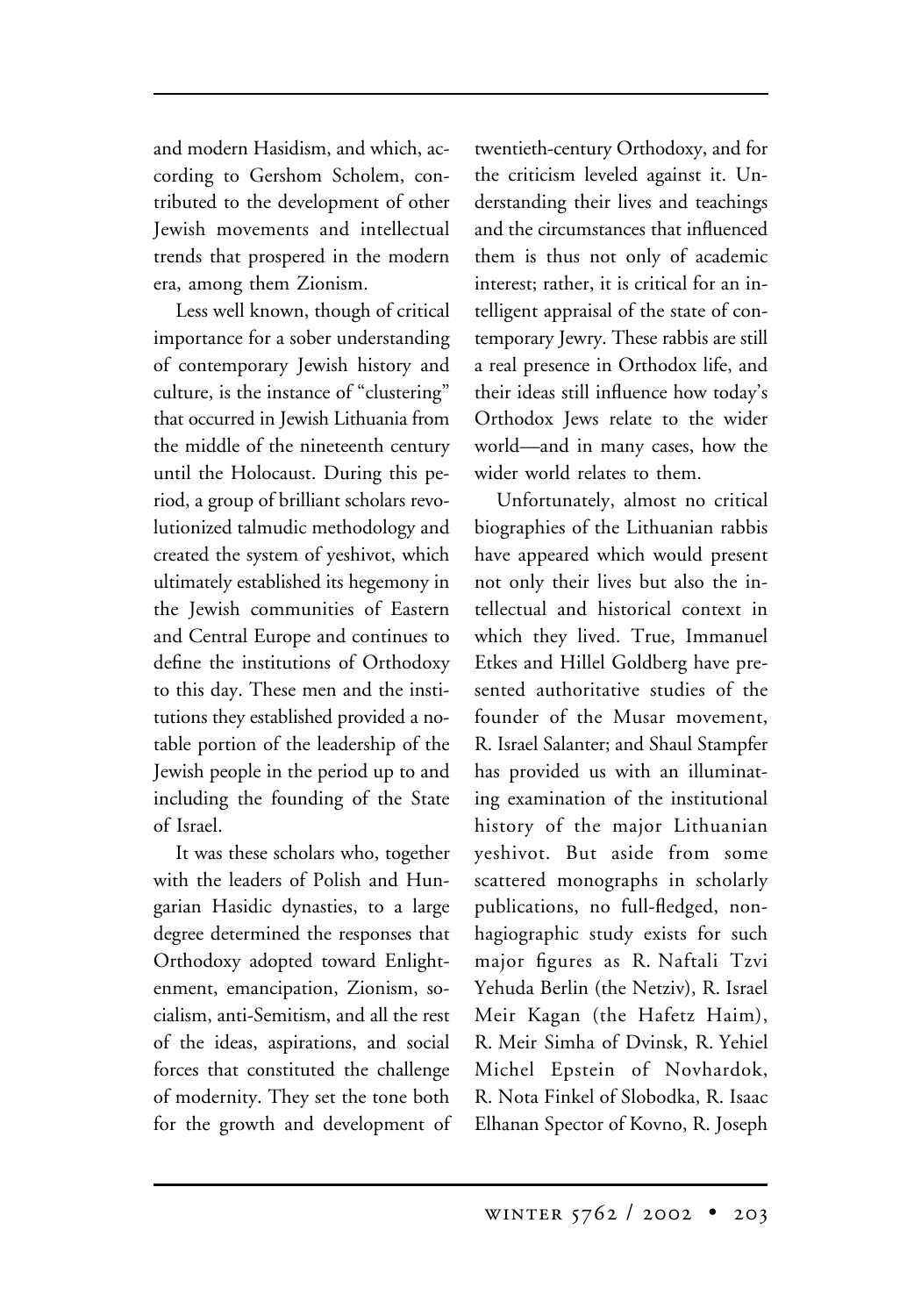Rosen (the Rogatchover), R. Haim Soloveitchik, R. Haim Ozer Grodzensky, and many others. The same is true even for those twentiethcentury figures whose influence on Orthodoxy today is most keenly felt. Despite numerous narrowly focused monographs on their lives and writings, there are still no full-scale, balanced, scholarly biographies of R. Abraham Isaac Kook, R. Joseph B. Soloveitchik, R. Moses Feinstein, R. Aaron Kotler, or R. Abraham Isaiah Karelitz (the Hazon Ish).

Scholars and laymen alike, therefore, owe a debt of gratitude to Marc B. Shapiro for providing us with a highly engaging study of the life and writings of R. Yehiel Jacob Weinberg, commonly known as "the Seridei Esh," from the title of his collected writings. Weinberg, who served as the last director of the famed Hildesheimer rabbinical seminary in Berlin, epitomized what Hillel Goldberg has termed the "transitional figure," an Eastern European talmudist who went to Berlin in order to absorb, encounter, and grapple with Western culture. Shapiro's presentation is learned and informative, and despite several methodological lapses which raise questions about some of his conclusions, *Between the Yeshiva World and Modern Orthodoxy* is nonetheless one of the finest scholarly efforts in the field.

 $\Delta$  s a child, Yehiel Jacob Weinberg was educated in the intellectually rich but culturally limited Orthodox institutions of late nineteenthcentury Lithuania. A talmudic prodigy in his youth, he studied at the famed Slobodka yeshiva, where he stood out for his brilliance and promise. After a short, unhappy stint in the rabbinate of the town of Pilwishki (and a miserable marriage to the daughter of the town's previous rabbi), Weinberg went to Berlin, where he pursued the course of secular studies that had begun to interest him already in his days in Slobodka. He was to stay on in Berlin, serving as head of the Hildesheimer seminary until its closure in 1938. During that time, he was recognized as the preeminent authority on Jewish law in Germany, and developed an academic career as a scholar of biblical and targumic literatures.

At the same time, Weinberg emerged as a leading advocate of the German approach to traditional Judaism known as neo-Orthodoxy, an ideology that he had openly opposed in his youth. Neo-Orthodoxy (like its American counterpart, "modern Orthodoxy") affirmed the inherent value of modern culture and advocated the integration of secular learning into the traditional Jewish curriculum. The guiding spirit of neo-Orthodoxy had been the nineteenth-century luminary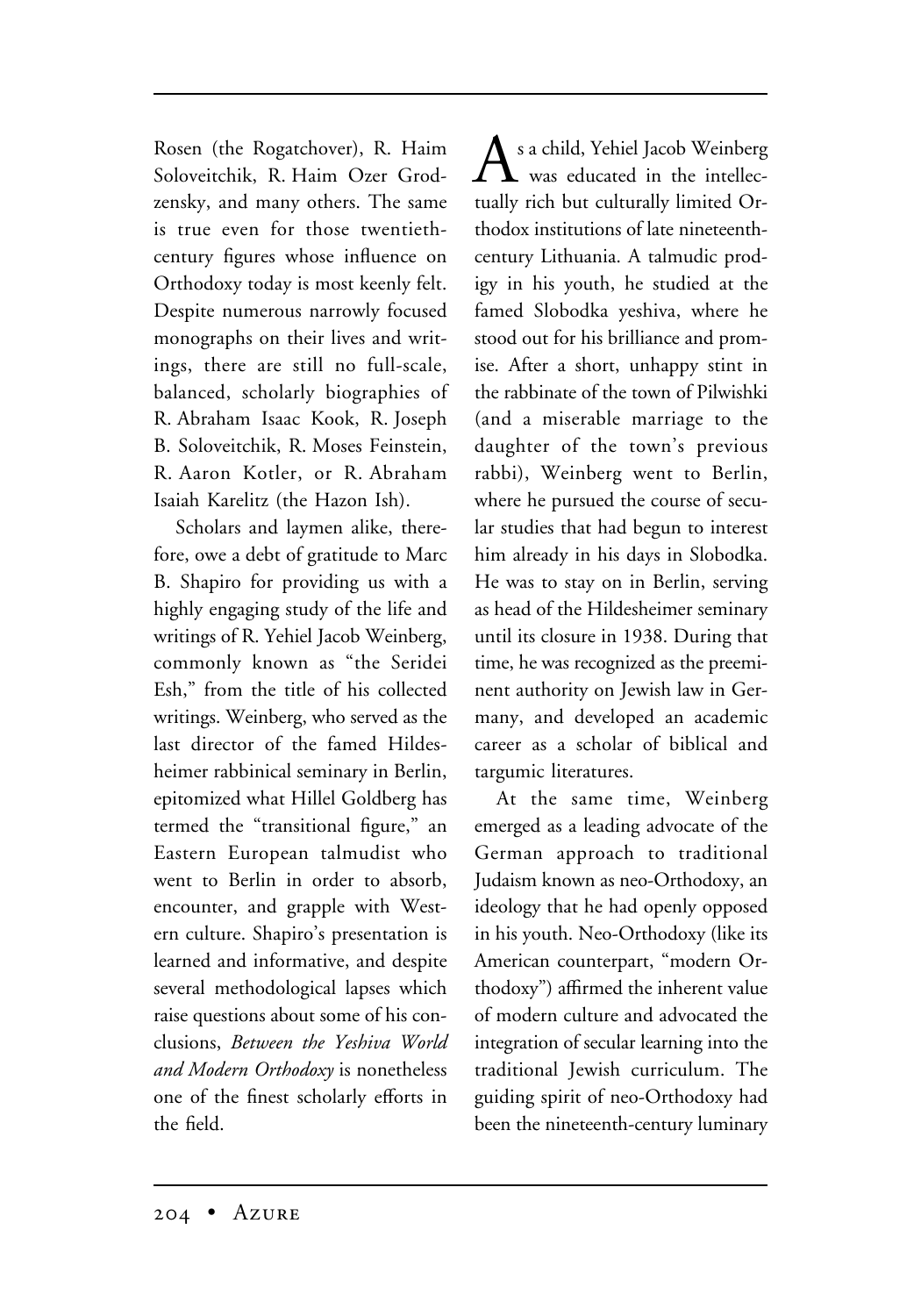R. Samson Raphael Hirsch, and it was his heritage that Weinberg championed during his tenure at the Hildesheimer seminary. After the war (which he passed in unusually benign circumstances), broken in health and spirit by the destruction of all the worlds that had bred him, Weinberg retreated to the small Swiss town of Montreux, where he spent the remainder of his life in self-imposed exile.

Shapiro's presentation of Weinberg's life and times is riveting. To begin with, he is a superb historical researcher. In addition to Weinberg's writings and the relevant primary and secondary literature, Shapiro gained access to innumerable governmental, newspaper, and private archives, unearthing dozens of fascinating unpublished sources, such as a communal letter sent to Adolf Hitler by the leading lights of German Orthodoxy in October 1933 in the hopes of achieving "a gradual relaxation of the tensions arising from the present situation." Similarly, he treats his readers to any number of piquant discoveries, such as the fact that Weinberg officiated at the marriage of the renowned Hebrew novelist S.Y. Agnon. Shapiro uses his vast store of data judiciously, giving an account of Weinberg's life that is both comprehensive and readable. He portrays him as a man torn between competing

intellectual and spiritual loyalties. Chief among these, though by no means alone, is the struggle that rent his spirit between his abiding devotion to the Talmud-centered piety of Slobodka and his embrace of Western culture and scholarship. The author, in large part through Weinberg's own words, depicts an intellectual journey from a passionate advocate of self-sufficient, isolationist Orthodoxy to an equally impassioned champion of engagement with modern culture, and along the way carefully describes the cultural background of Weinberg's odyssey. Shapiro's account is moving, vividly detailed, and somewhat suspect.

 $\prod$ t is, of course, no crime for a biographer to identify strongly with ographer to identify strongly with his subject. Yet it seems that Shapiro's sympathy for modernity leads him to unduly simplify Weinberg's story, presenting him as a heroic scholar emerging from the darkness of Eastern European Orthodoxy into the light of German neo-Orthodoxy, whose inner struggle with modernity eventually was resolved in favor of Enlightenment. After describing one of Weinberg's last writings, for example, Shapiro renders the opinion that "Weinberg's public identification with… German Orthodoxy, at the expense of East European Orthodoxy, was never made clearer." And when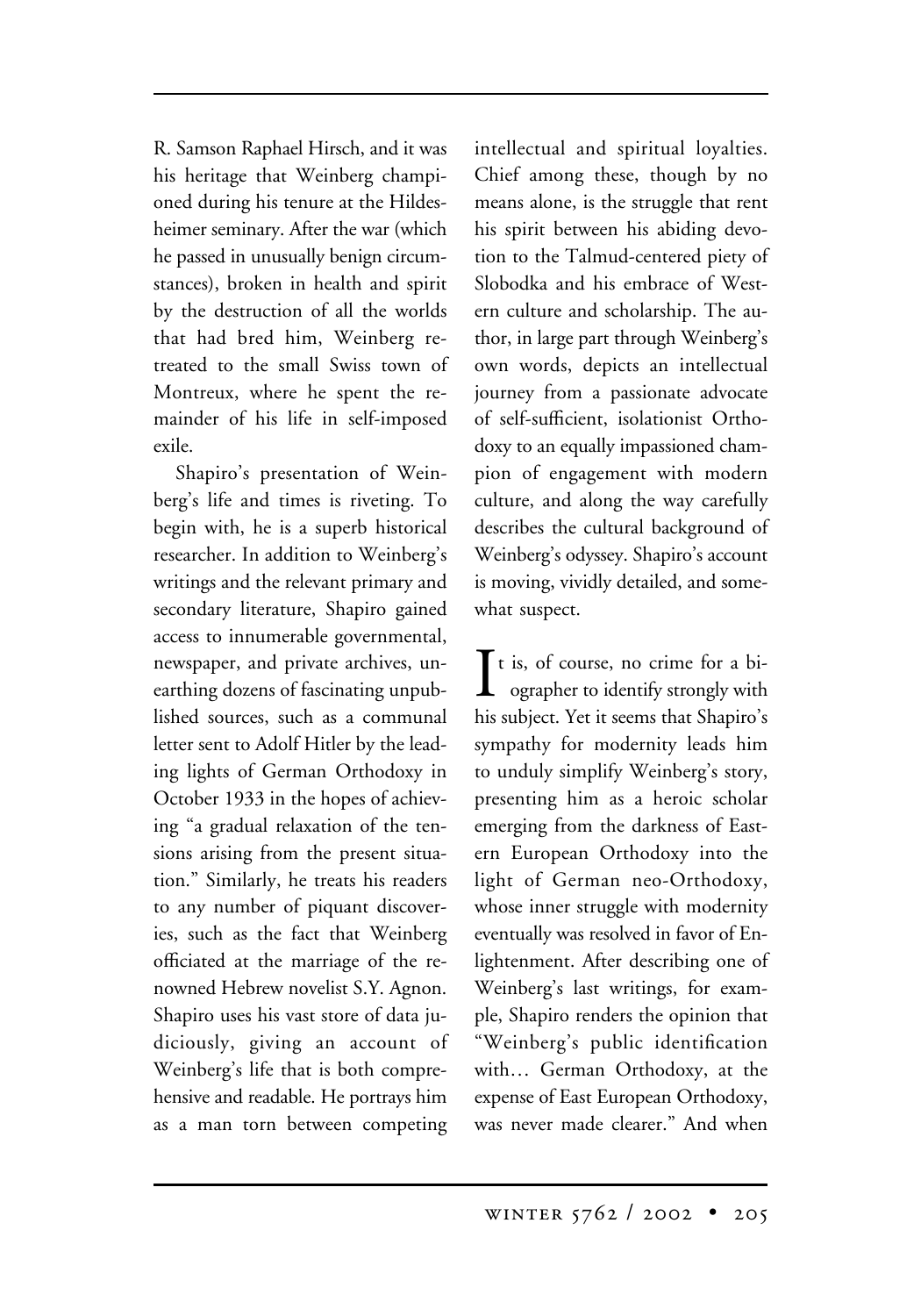he remarks in the afterword that "Weinberg's form of Orthodoxy has been forced on the defensive in recent years," he is surely referring to the modern variety.

Yet such a description of Weinberg's life overlooks a fair amount of evidence, some of which appears in Shapiro's own work, that might lead to other conclusions. The author brings no quotations to suggest that Weinberg ever actually ended up valuing traditional beliefs less than modern ones. Moreover, the whole tenor of Weinberg's life, and indeed of Shapiro's book, suggests that Weinberg's struggle never found resolution throughout his long life. The author's presentation of Weinberg's halachic rulings, for example, shows that even in his last years, at a time when he was issuing many relatively liberal halachic rulings, he could sometimes be very conservative, sometimes contradictorily so. Although he supported the institution of the bat mitzva, he opposed the playing of an organ at funerals, even though the two proposed innovations stood on similar ground in terms of their reliance on halachic precedents. Moreover, several of the students closest to Weinberg, such as Abba Weingort of Bar-Ilan University, have testified that this conflict was far more intractable than Shapiro is willing to acknowledge, and

that it tore at Weinberg until the day he died.

However, the feeling that Shapiro is not sensitive enough to the complexity of his subject's Orthodoxy appears most strongly when he deals with Weinberg's achievements as a halachic scholar. Detailed discussions of Weinberg's halachic writings in Shapiro's book are few and far between; certainly they do not command the same centrality as discussions of the subject's biography and worldview. But even when Shapiro does address Weinberg's better-known responsa, the reader gets very little sense of how Weinberg's halachic thought actually worked. We learn little about how he related to the opinions of earlier authorities, how much latitude in the interpretation of his sources he would allow himself, whether his rulings reflected a consistent tendency toward stringency or leniency in specific areas, or, most importantly perhaps, to what extent he allowed himself to decide in contradiction to previous authorities. These questions are not unrelated to Weinberg's life and worldview, and are the building blocks of any understanding of his halachic methodology. Without them, any study of a halachist like Weinberg is lacking.

Shapiro's failure in this regard is unfortunate for several reasons. First,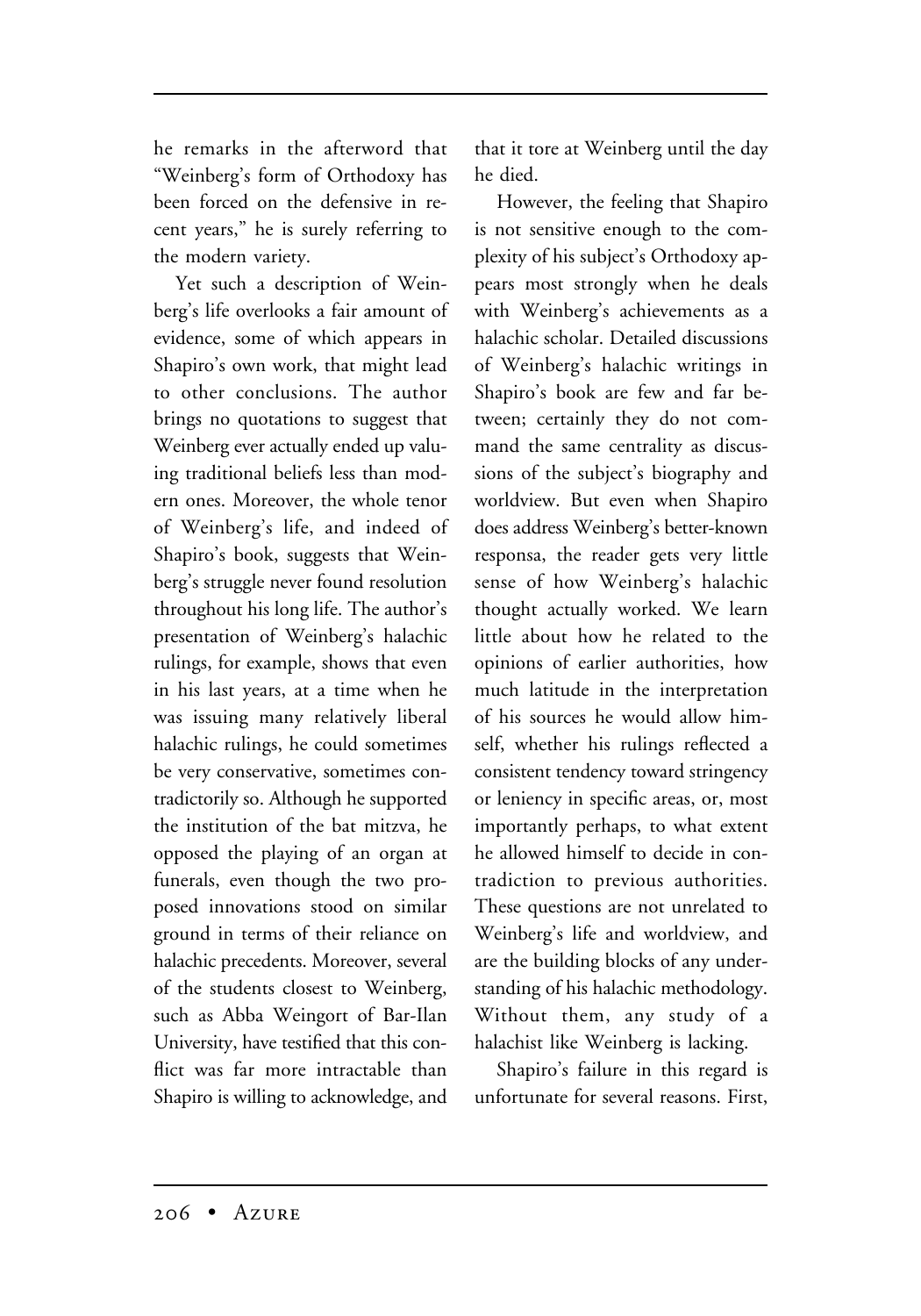it belies the book's stated purpose of covering Weinberg's "works" as well as his life. Second, given the specialized and somewhat opaque nature of halachic discourse, Shapiro misses a golden opportunity to introduce the uninitiated reader to the world of Jewish jurisprudence through a careful study of the rulings of one of its most interesting and sympathetic modern practitioners.

Third, and perhaps most importantly, Weinberg's responsa *did* involve real methodological daring. Though one would scarcely know it from Shapiro's presentation, Weinberg's halachic writings represent a revolutionary approach to halachic adjudication, and deserve a much closer look.

ne noteworthy example concerns the obligation of married women to cover their hair (*Seridei Esh*, vol. iii, no. 30). As Shapiro properly notes, Weinberg's essay on this law "is a wonderful synthesis of traditional halachic learning and modern scholarship. It is complete with textual emendations of rabbinic literature, philological analysis of the crucial word *pera*, discussion of linguistic aspects of Hebrew, comments on the nature of *gezeira shava* exegesis, and citations from the Peshitta, the Septuagint, and modern Christian

exegetes." However, because Shapiro does not explain what the many odd and unfamiliar words in this sentence mean, and does not offer any presentation of Weinberg's actual argument, the reader has no way of knowing how Weinberg reached his far-reaching conclusions on the subject, or how inventive his halachic methodology really was.

The Talmud derives the obligation of married women to cover their hair from the fact that according to the law in the book of Numbers, a suspected adulteress had her hair exposed as a sign of degradation. Weinberg begins with a thorough analysis of the relevant talmudic and post-talmudic sources, in a manner not unlike that of other traditional halachists. But he does not stop there; he then undertakes a careful discussion of the operative verb in the biblical verse (*ufara*, "and he shall uncover"). In the process he embarks upon a philological *tour de force* in which he brings to bear both ancient and modern translations and interpretations of the word. He cites four ancient biblical translations—the Aramaic Targum, Greek Septuagint, Syriac Peshitta, and Latin Vulgate—as equally valid sources, irrespective of the fact that the second is not accepted as authoritative in Jewish law and the last two are Christian. Having completed his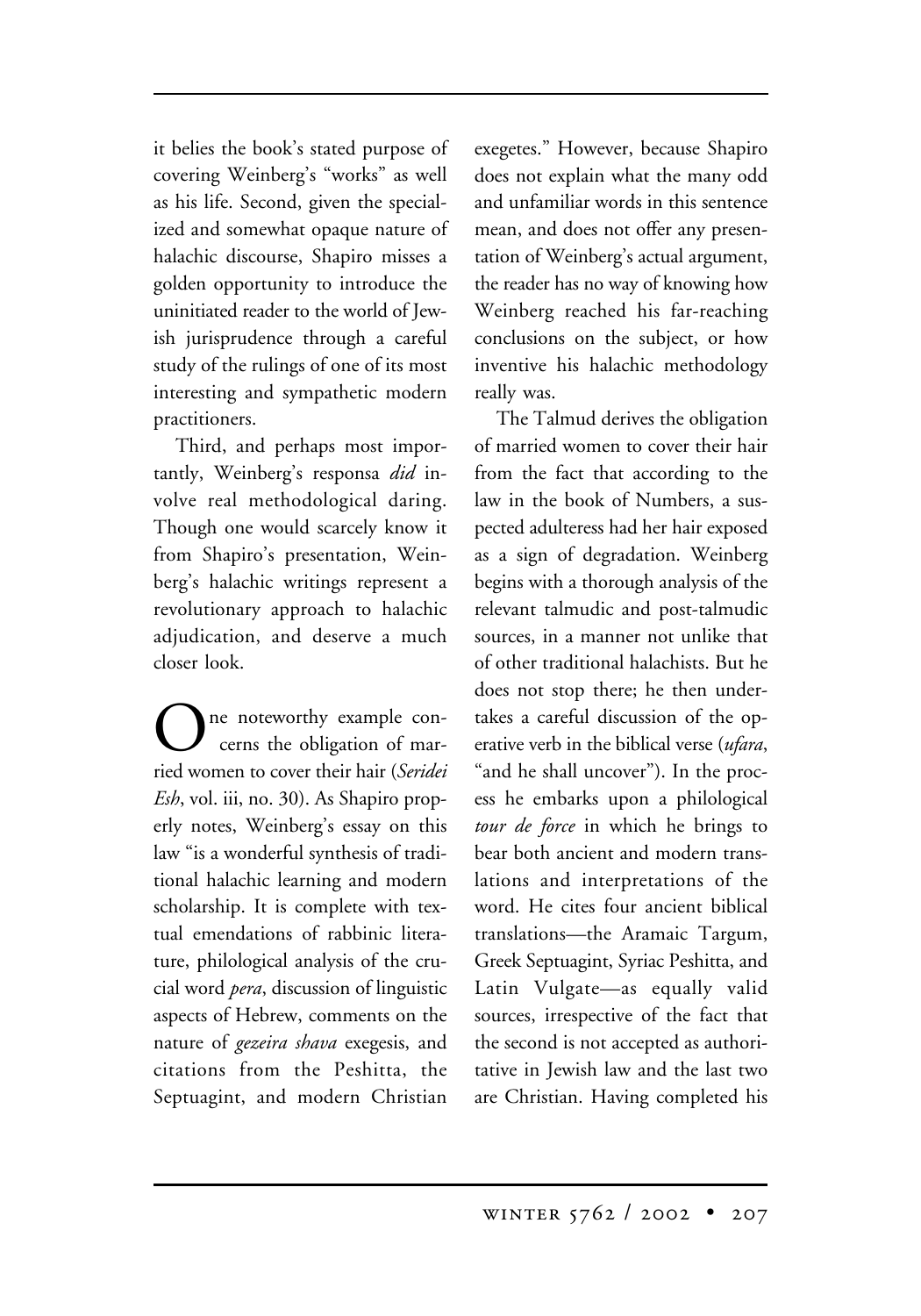comparative analysis of *ufara*, Weinberg proceeds to a critically informed discussion of the talmudic sources upon which the law is based.

Such a melding of sources, methods, and worlds was unparalleled in modern halachic literature. It required breadth and depth of knowledge that were, and remain, rare. Shapiro acknowledges this, but he does not show it to the reader, and it is even unclear whether he himself fully understands the import of Weinberg's innovation. As a result, readers are deprived of any real taste of Weinberg's importance as a halachist, of his scholarship, intellectual courage, and determination to blend contemporary analytic methods with traditional learning.

 $\prod$ n his halachic discussions, how-<br>ever, Shapiro does not rest conever, Shapiro does not rest content with sins of omission. A telling example is his presentation of the controversy of 1933 surrounding Jewish ritual slaughter, or *shehita*. In April of that year, the Nazi regime banned ritual slaughter, unless certain "humanitarian reforms" were introduced. These demands were difficult to reconcile with the requirements of Jewish law. At the very least, as in the case of the requirement that the heads of slaughtered poultry be totally severed, the required change flew in the face of longstanding halachic practice, a fact that no rabbi dismissed lightly. In the worst case, such as the demand by the Nazi authorities that cattle be stunned prior to slaughter, the new requirements were tantamount to banning *shehita* altogether, since they would have rendered the animal ritually unfit for eating, regardless of how it was killed. The existing halachic material seemed to offer little hope for a way out—and yet, there was serious concern that if some halachic solution did not materialize, German Jews would simply eat non-kosher meat. Painfully aware of this pressing state of affairs, Weinberg penned a series of detailed responsa which argued that animals slaughtered in the manner demanded by the government might be eaten, but made this leniency conditional on the agreement of other major halachic scholars. The result was a worldwide controversy.

In the course of presenting the opinions for and against a lenient ruling, Shapiro informs us that Weinberg's opponents were, in large part, motivated by what he calls "metahalachic" considerations. His use of the term, however, is so unclear as to be misleading.

Initially he characterizes "metahalacha" as representing wider,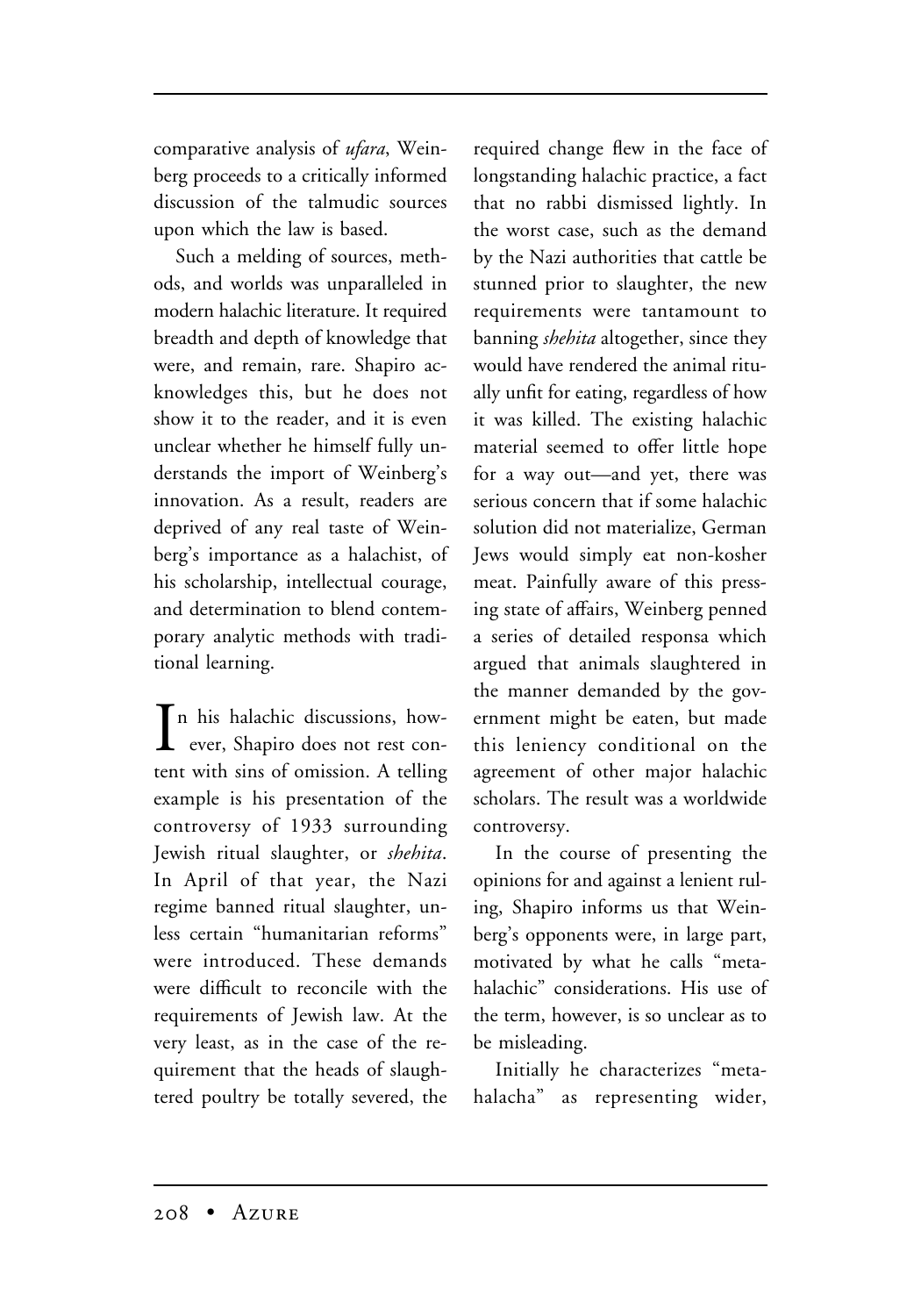subjective considerations, which are normally brought to bear in halachic decisionmaking: "Because such nonformal considerations are not grounded in explicit texts and cannot be refuted in the fashion of traditional halachic arguments, they may be referred to as 'meta-halachic' considerations." Yet it is not long before Shapiro begins charging the term with a negative connotation: He distinguishes "metahalachic" considerations, which are essentially "emotional and political," from "pure halachic analysis." The reader is left with the impression that Weinberg's critics manipulated the halacha according to their own agendas, in disregard of the straightforward meaning of the textual sources.

Now, the term "meta-halacha" has a history to it. In academic circles it commonly refers to the larger set of values that are traditionally brought to bear in halachic decision-making, often beyond or in the absence of a clear textual basis for a decision. Under Shapiro's pen, however, these non-textual elements are made to lie outside the realm of "pure" or legitimate halachic decisionmaking—a view that is, quite simply, a misrepresentation of the halachic process. Any honest reading of the Talmud and all subsequent halachic literature will admit that considerations of justice, religious values, or long-term

practical implications of any specific decision are inherent elements of *proper* halachic decisionmaking. Undoubtedly Shapiro is right in saying that political considerations played a significant role both in Weinberg's tendency to rule leniently as well as in the opposite tendency among his critics. But he is assuredly wrong to imply that these considerations necessarily violated the integrity of the halachic process. This is not to deny that extraneous, subjective factors impair a halachist's judgment. However, most serious rabbinic scholars work hard to transcend them, and the historian must exercise caution before concluding that some rabbis were improperly influenced in their decisionmaking, while others were not. Shapiro's treatment of halacha therefore does a disservice not only to Weinberg and his opponents, but to the entire halachic discourse of which they were a part.

This having been said, Shapiro's contribution to historiography and to Jewish public discourse should not be underestimated. Skillfully executed intellectual portraits of contemporary Orthodox leaders are almost nonexistent. Shapiro has provided us with a sterling example of such a portrait, presenting the life and times of one of Orthodoxy's most innovative thinkers in a way that will certainly